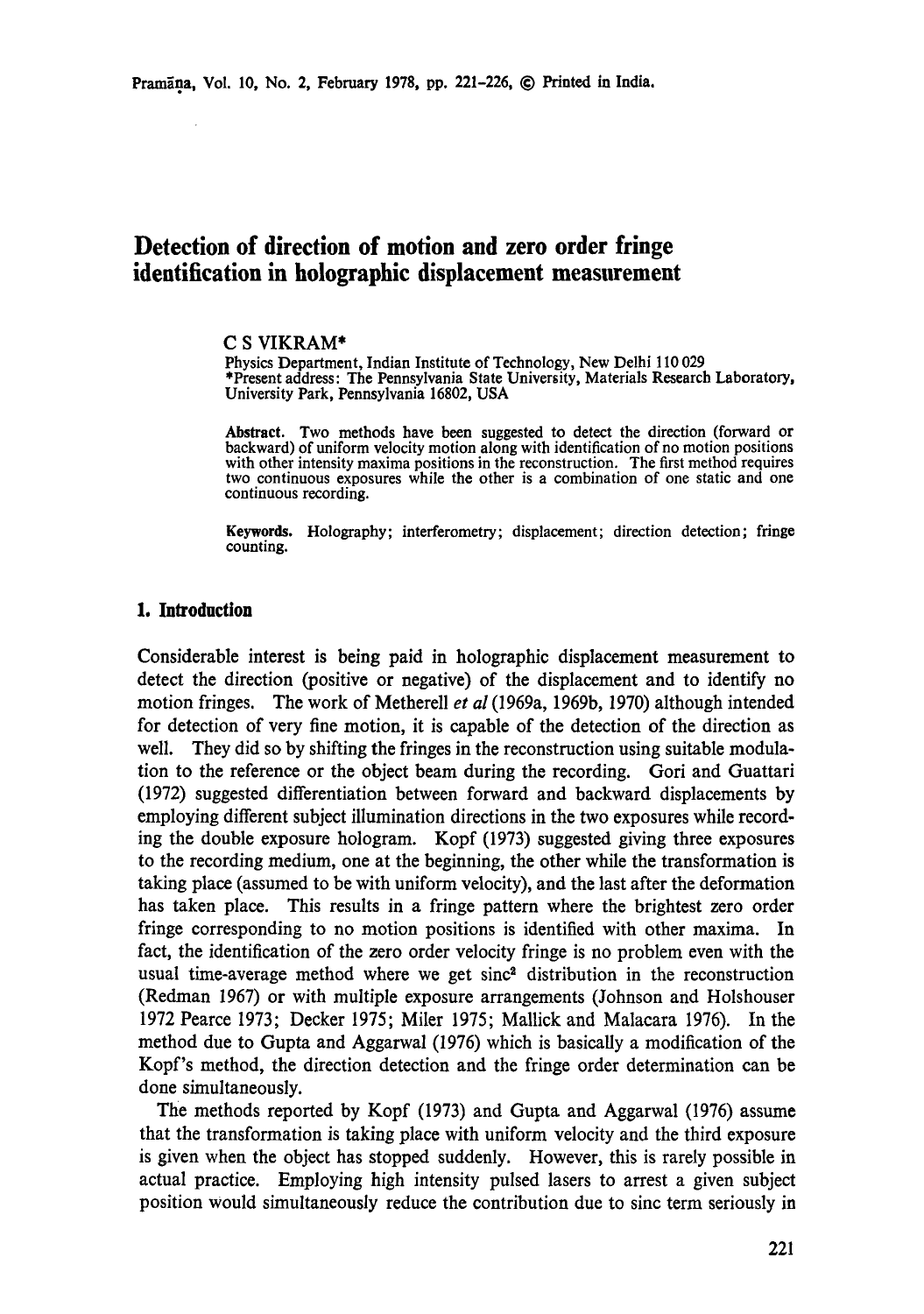the corresponding intensity distribution (Kopf 1973; Gupta and Aggarwal 1976) and hence losing the information regarding the direction and zero order fringe position.

In this connection, we suggest in this paper a two-exposure (while the object is moving) method where static position is not required. Another method is proposed so that the difficulty of rapid decrease in the intensity of fringes against increasing order can be overcome.

# **2. Two continuous exposures**

Suppose that the total phase change of the object beam due to a point in the usual recording time  $\tau$  is  $\phi$ . Assuming the deformation with uniform velocity, suppose we record a hologram between times 0 and  $\rho\tau$  ( $0 < \rho < 1$ ) and the other on the same medium between the times  $T + \rho \tau$  and  $\tau + T$  but with increased phase of the object beam by  $\pi/2$  (this can be decreased also to get the same result except unimportant change in sign). The normalized reconstructed intensity is

$$
I = \left| \frac{1}{[\rho + i(1 - \rho)] \tau} \right|_0^{\rho \tau} \exp(i\phi t/\tau) dt + \int_{\rho \tau + T}^{T+T} \exp(i\phi t/\tau) \exp(\pi i/2) dt \right|^2
$$
  
=  $\left\{ \rho^2 \operatorname{sinc}^2(\frac{1}{2}\rho\phi) + (1 - \rho)^2 \operatorname{sinc}^2[\frac{1}{2}(1 - \rho)\phi] - 2\rho(1 - \rho) \operatorname{sinc}(\frac{1}{2}\rho\phi) \right\}$   
since  $[\frac{1}{2}(1 - \rho)\phi] \sin[\frac{1}{2}(1 + T/\tau)\phi] \left\{ \left[ \rho^2 + (1 - \rho)^2 \right], \right\}$  (1)

where sinc  $(x) = \sin(x)/x$ .

The expression (1), in general identifies no motion positions ( $\phi = 0$ ) with other maxima.

Secondly, positive and negative  $\phi$  give different I due to different signs in the last term of rhs of eq. (1). Thus, positive or negative direction of the displacement can be detected. Let us consider one specific case with no gap between the two exposures  $(T = 0)$  and equal exposures during the two recordings ( $\rho = 0.5$ ). The expression (1) thus becomes

$$
I = [2^{\frac{1}{2}} \sin (\frac{1}{2}\phi + \pi/4) - 1]^2 / (\frac{1}{2}\phi)^2.
$$
 (2)

Near no motion positions ( $\phi \sim 0$ ), the above can be written as

$$
I \simeq 1 - \phi. \tag{3}
$$

Equation (3) concludes that if we move from no motion position the intensity decreases if  $\phi$  is positive, and it increases if  $\phi$  is negative. This is useful to establish about the direction (forward or backward) of the motion by visual observation of the reconstructed fringes. After a few lower orders the maxima and the minima of the distribution given by eq. (2) correspond to  $\sin(\frac{1}{2}\phi + \pi/4) = -1$  and  $2^{-\frac{1}{2}}$  respectively.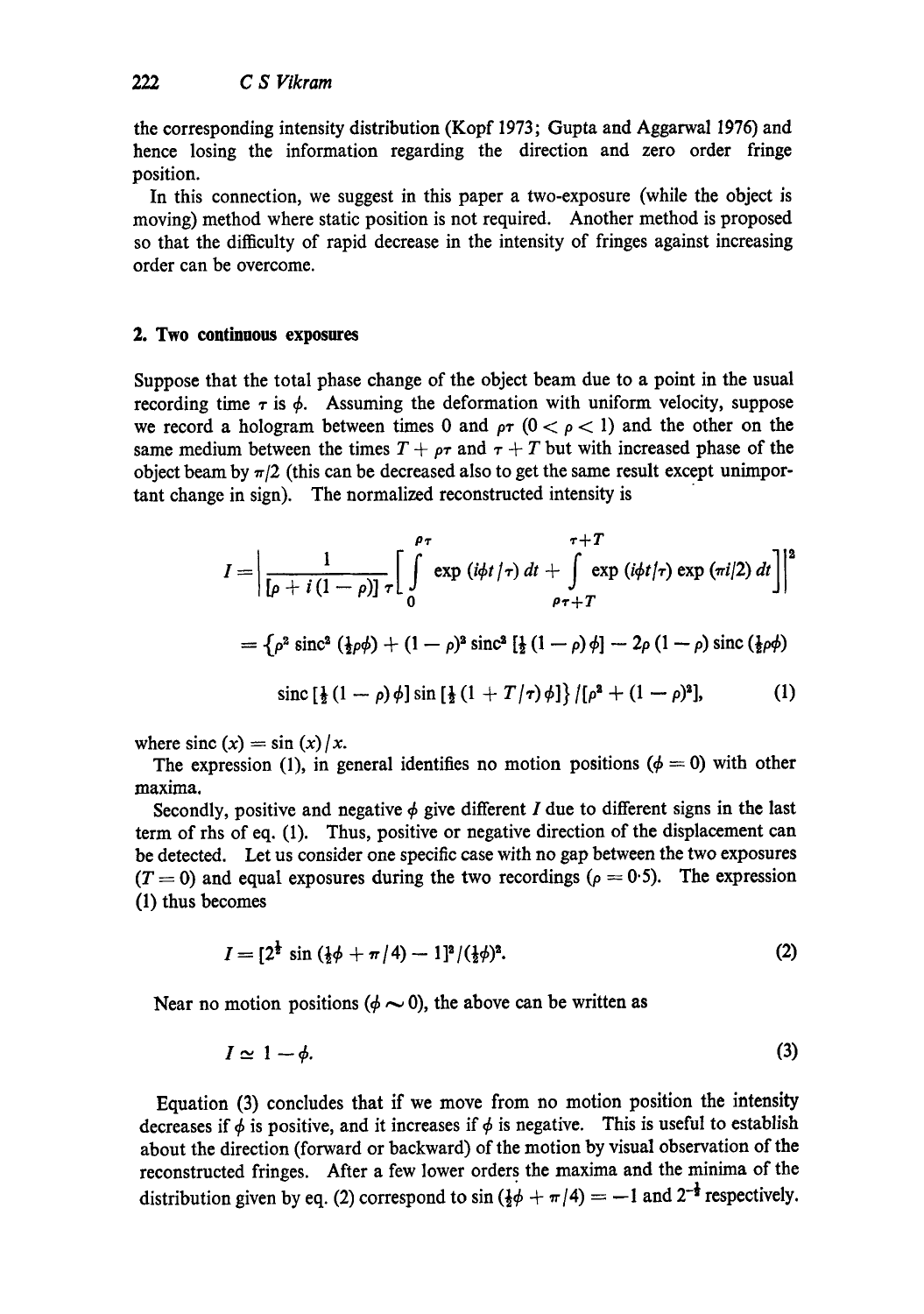# **3. One static and one continuous exposure**

In the previous section all the terms in the intensity distribution described by (1) are either sinc<sup>2</sup> functions or products of two sinc functions, so that the intensity falls rapidly against increasing order. This makes the upper measurement range very limited because the intensity after a few fringes becomes either nearly zero or comparable to the noise intensity. To overcome this difficulty, let us give the  $\rho$ -th portion of the total exposure while the object is static and the remaining  $(1 - \rho)$ -th portion while the deformation is taking place between times 0 and  $(1 - \rho)\tau$  but with increased phase of the object beam by  $\pi/2$ . The normalized reconstructed irradiance in this case becomes

$$
I = \left| \frac{1}{[\rho + i (1 - \rho) \tau]} \left[ \rho \tau + \exp (\pi i / 2) \int_{0}^{(1 - \rho) \tau} \exp (i \phi t / \tau) dt \right] \right|^{2}
$$
  
=  $\{\rho^{2} + (1 - \rho)^{2} (1 - \rho \phi) \operatorname{sinc}^{2} [\frac{1}{2} (1 - \rho) \phi] \} / [\rho^{2} + (1 - \rho)^{2}].$  (4)

Here also, the intensity near  $\phi = 0$  is

$$
I \simeq \frac{\rho^2 + (1 - \rho)^2 (1 - \rho \phi)}{\rho^2 + (1 - \rho)^2} \tag{5}
$$

that gives decrease or increase in the intensity if we move from the static region depending on  $\phi$  is positive or negative respectively.

The intensity distribution given by (4) differentiates to motion positions with other maxima, sign of  $\phi$  can be detected, and also the intensity fall is not very rapid due to a constant term  $\rho^2/[\rho^2 + (1 - \rho)^2]$  in rhs of (4). It is also evident from (4) that the fringe spacing is increased to  $1/(1 - \rho)$  times the original spacing at  $\rho = 0$ . This will help to reduce the large number of fringes expected in case of large deformations.

# 3.1. *Maximum allowable p*

As the value of  $\rho$  increases, the constant intensity  $\rho^2/[\rho^2 + (1 - \rho)^2]$  in rhs of (4) increases. However, it is likely to reduce the contrast of the fringes. Here we discuss maximum allowable  $\rho$  from this point of view. Equation (4) can be rewritten as

$$
I = \frac{1}{\rho^2 + (1 - \rho)^2} \left\{ \rho^2 + \frac{4(1 - \rho\phi)}{\phi^2} \sin^2 \left[ \frac{1}{2} (1 - \rho) \phi \right] \right\}.
$$
 (6)

As we are determining maximum  $\rho$  and then, after a few lower order fringes

$$
I \simeq \frac{1}{\rho^2 + (1 - \rho)^2} \left\{ \rho^2 - \frac{4\rho}{\phi} \sin^2 \left[ \frac{1}{2} (1 - \rho) \phi \right] \right\}.
$$
 (7)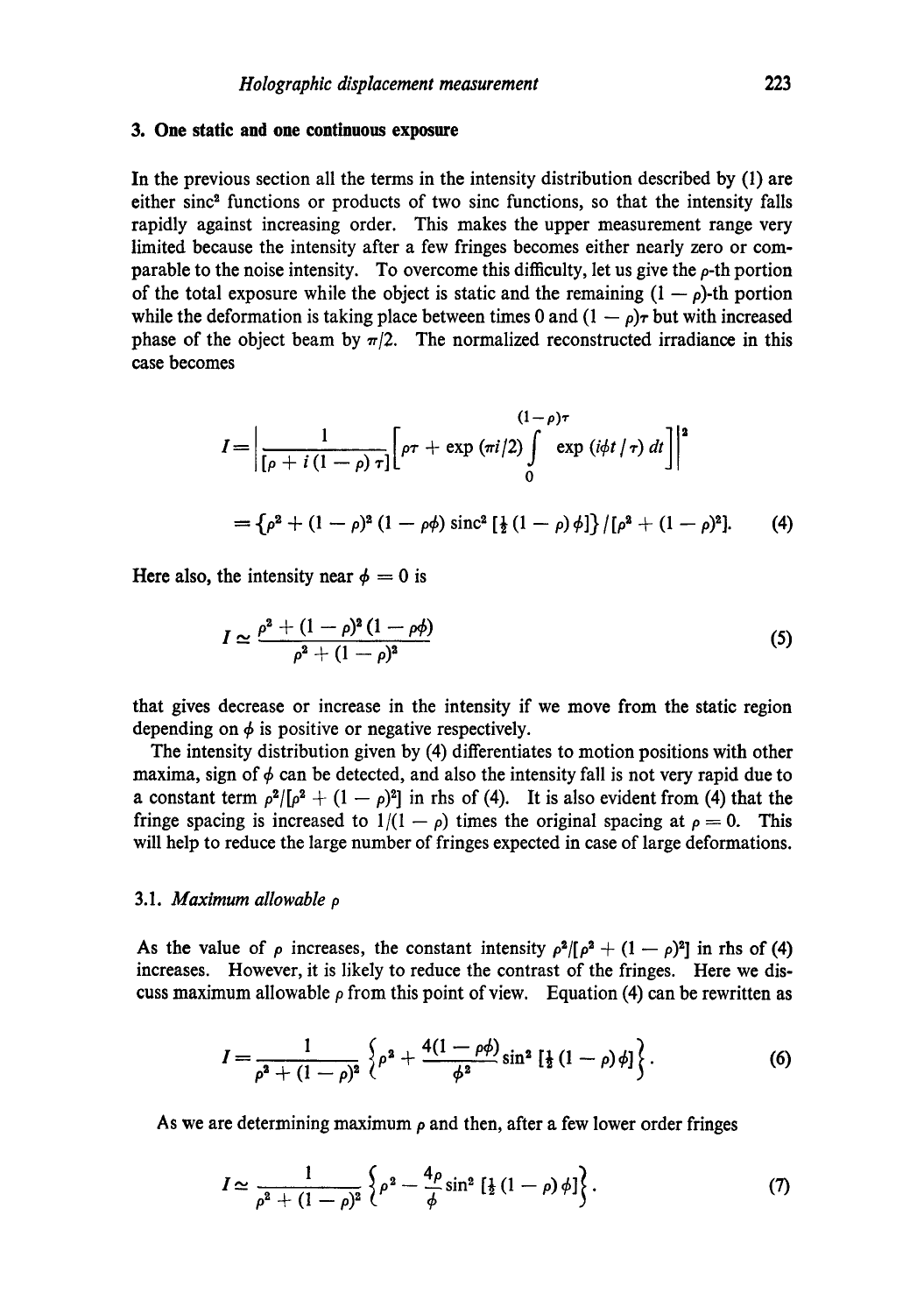Considering positive  $\phi$ , the maxima and minima of (7) in a given region are observed when  $\sin^2 \left[\frac{1}{2}(1-\rho)\phi\right]$  is zero and unity respectively. This means the visibility v is

$$
v = \frac{I_{\text{max}} - I_{\text{min}}}{I_{\text{max}} + I_{\text{min}}} = \frac{2}{\rho \phi - 2} \simeq \frac{2}{\rho \phi}.
$$
 (8)

Thus, the visibility decreases when  $\rho$  or the displacement increases. Considering the usually acceptable contrast limit for human eye as 0.02 (This assumes zero speckle noise or a very large signal to noise ratio. Anyway, for considerable amount of the speckle noise this limit increases), (8) becomes

$$
[\rho \phi]_{\text{max}} = 100. \tag{9}
$$

With a typical  $\rho = 0.5$ , (9) gives  $\phi_{\text{max}} = 200$  that roughly corresponds to the 30th order fringe of the usual time-average holography ( $\rho = 0$ ). Reducing  $\rho$  further,  $\phi_{\text{max}}$  can further be increased.

A little algebra shows that the findings of this section are valid for negative  $\phi$  as well by just replacing  $\phi$  in (9) by  $|\phi|$ .

# 3.2. *Intensity difference between positive and negative displacement cases*

The envelope of the intensity given by (4) is

$$
E = \frac{1}{\rho^2 + (1 - \rho)^2} \left\{ \rho^2 + (1 - \rho)^2 (1 - \rho \phi) \frac{4}{[(1 - \rho)\phi]^2} \right\}
$$
  
= 
$$
\frac{1}{\rho^2 + (1 - \rho)^2} \left[ \rho^2 + \frac{4(1 - \rho \phi)}{\phi^2} \right].
$$
 (10)

For a given  $|\phi|$ , the change in the envelope between positive  $\phi$  and negative  $\phi$ cases is

$$
\triangle E = \frac{8\rho}{\left|\phi\right|} \cdot \frac{1}{\rho^2 + (1-\rho)^2} \tag{11}
$$

The lower envelope (corresponding to positive  $\phi$ ) is

$$
E_{\text{lower}} = \frac{1}{\rho^2 + (1 - \rho)^2} \left[ \rho^2 + \frac{4(1 - \rho |\phi|)}{\phi^2} \right]
$$
  
= 
$$
\frac{1}{\rho^2 + (1 - \rho)^2} \left( \frac{2 - \rho |\phi|}{\phi} \right)^2.
$$
 (12)

Equations (11) and (12) give per cent change in the envelope factor as

$$
\frac{100\,\triangle E}{E_{\text{lower}}} = \frac{800\,\rho\,|\,\phi\,|}{(2-\rho\,|\,\phi\,|\,)^2} \,. \tag{13}
$$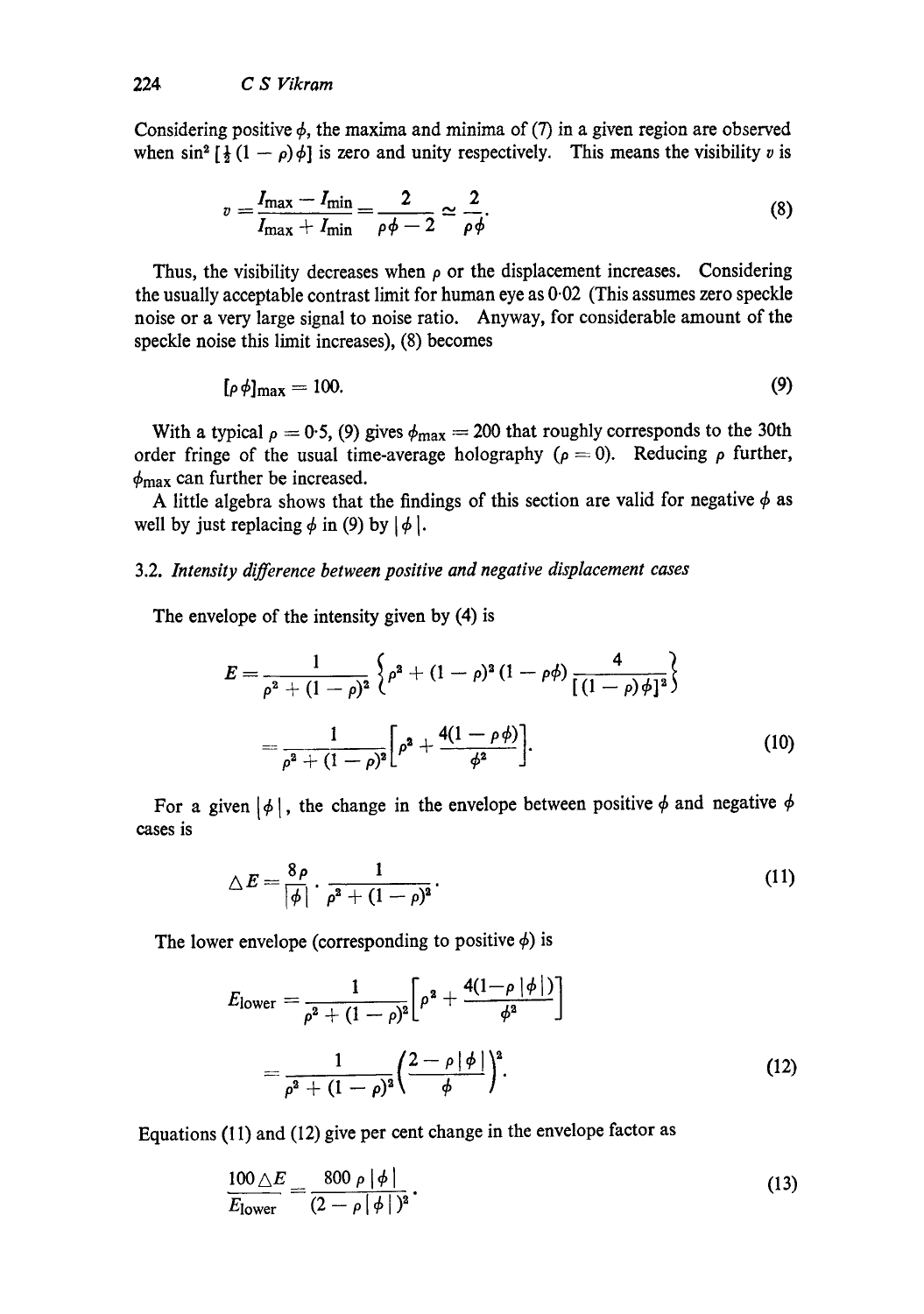The particular situation of  $\rho | \phi | = 2$  gives infinite increase only because at this, the lower value of the envelope factor is zero. For a typical  $p = 0.5$  and the fifth bright fringe (labelling  $\phi = 0$  as the zeroth order), where  $|\phi|$  is  $22\pi$  the change comes out to be about 26%, concluding that sufficient change in the intensity is possible to differentiate between the two cases. Furthermore, for the higher order fringes and considering  $\rho$  not very small, we can assume  $\rho$   $|\phi| \geq 2$  and in this limiting situation

$$
\frac{\triangle E}{E_{\text{lower}}} \simeq \frac{8}{\rho \, |\phi|},\tag{14}
$$

concluding that the envelopes corresponding to positive and negative  $\phi$  tend to be the same as the order increases.

# **4. Conclusion**

We have seen in section 2 that two continuous exposures can give information about the direction of the motion, and also the zero order fringe can be identified. This eliminates the requirement of sudden stopping of the object for the third exposure in the method due to Gupta and Aggarwal (1976). The combination of one static and one continuous exposure results in a controllable fall in the reconstructed irradiance so that the higher order fringes are visible and the total number of fringes is reduced. This will help to extend the upper measurement range.

It is worth pointing here that the phase change of  $\pi/2$  reported in this article as well as in the paper by Gupta and Aggarwal (1976) is not necessary. Any other angle which is not an integral multiple of  $\pi$  can do the job—although with changed calculations.

Finally, it should be noted that for objects moving with uniform velocity, the suggested method seems better than that due to Metherell *et al* (1970). This is because it is much easier to introduce a fixed phase to one of the beams rather than modulating the phase according to the law of the motion. If our method is applied as such in the double exposure manner (no object motion during each recording), it becomes that due to Metherell *et al* (1969a).

# **Acknowledgement**

The author would like to thank the referee for suggesting some important changes.

### **References**

Decker A J 1975 *AppL Opt.* 14 1061 Gori F and Guattari G 1972 *Opt. Commun.* 5 359 Gupta P C and Aggarwal A K 1976 *Appl. Opt.* 15 2961 Johnson R H and Holshouser D F 1972 *Appl. Opt.* 11 1708 Kopf U 1973 *Opt. Laser Technol.* 5 111